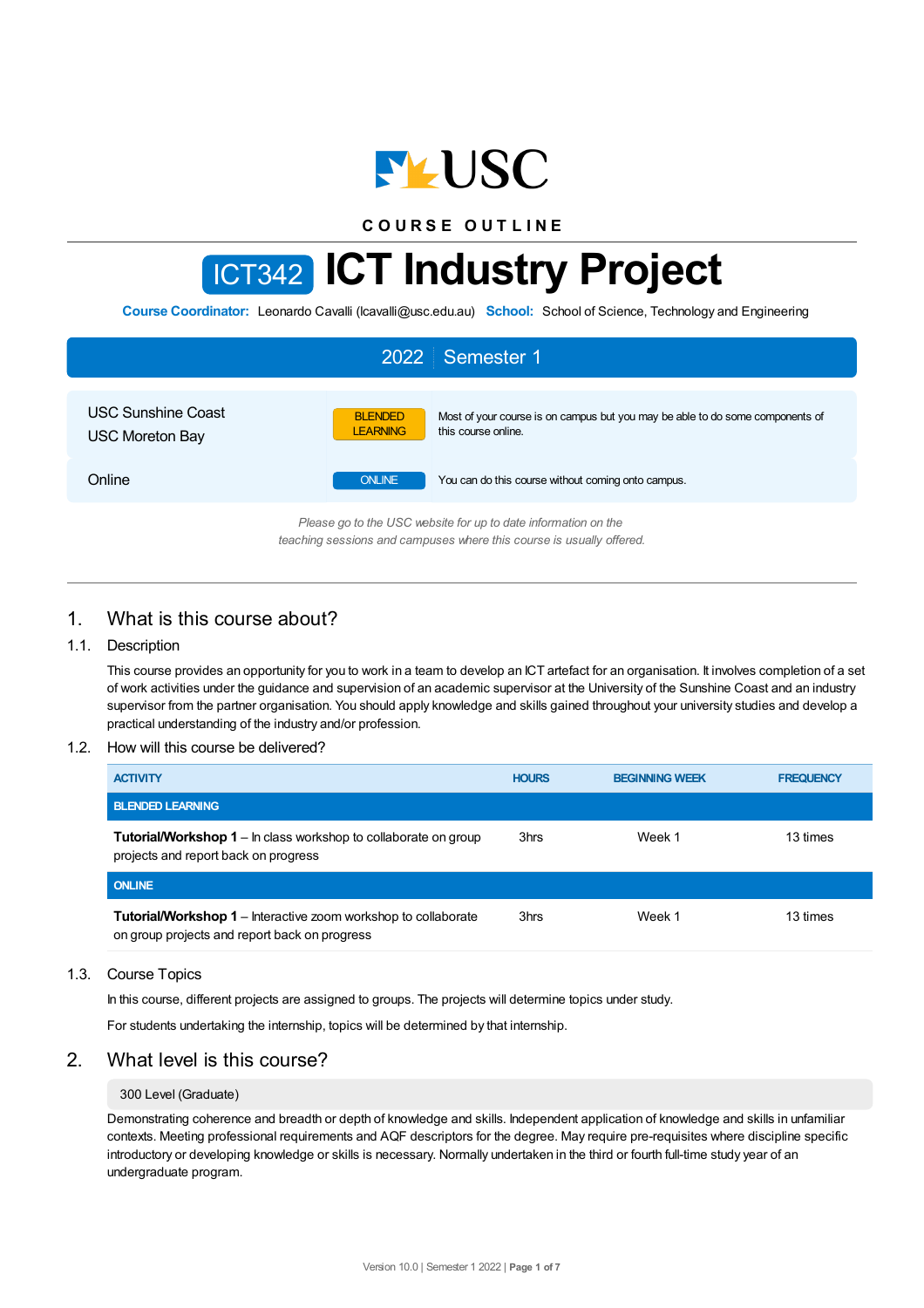# 3. What is the unit value of this course?

12 units

## 4. How does this course contribute to my learning?

|                  | <b>COURSE LEARNING OUTCOMES</b>                                                                                                                                                                                                          | <b>GRADUATE QUALITIES</b>                                                 |
|------------------|------------------------------------------------------------------------------------------------------------------------------------------------------------------------------------------------------------------------------------------|---------------------------------------------------------------------------|
|                  | On successful completion of this course, you should be able to                                                                                                                                                                           | Completing these tasks<br>successfully will contribute to<br>you becoming |
|                  | Successfully apply theoretical knowledge to practical situations.                                                                                                                                                                        | Creative and critical thinker<br>Empowered                                |
| $\overline{2}$   | Critically and systematically evaluate ICT professional issues relevant to an organisation and its<br>work.                                                                                                                              | Creative and critical thinker<br>Engaged                                  |
| $\left(3\right)$ | Reflect on and learn from professional experience demonstrating personal and professional<br>responsibility for own learning and work outcomes evidenced by self-evaluation of performance<br>and development of improvement strategies. | Empowered<br>Engaged                                                      |
|                  | Work proactively individually and in teams to design, coordinate and implement a project or<br>successfully complete work activities.                                                                                                    | Creative and critical thinker<br>Empowered<br>Engaged                     |
| (5)              | Demonstrate effective written and oral communication skills in project management, Problem<br>solving, and presentation.                                                                                                                 | Empowered<br>Engaged                                                      |

# 5. Am Ieligible to enrol in this course?

Refer to the USC [Glossary](https://www.usc.edu.au/about/policies-and-procedures/glossary-of-terms-for-policy-and-procedures) of terms for definitions of "pre-requisites, co-requisites and anti-requisites".

5.1. Pre-requisites

Students to have completed 192 units

5.2. Co-requisites

Not applicable

5.3. Anti-requisites

Not applicable

## 5.4. Specific assumed prior knowledge and skills (where applicable)

You should be in your third year of the ICT degree to have the necessary skills to undertake an ICT project.

## 6. How am Igoing to be assessed?

6.1. Grading Scale

Standard Grading (GRD)

High Distinction (HD), Distinction (DN), Credit (CR), Pass (PS), Fail (FL).

6.2. Details of early feedback on progress

Formative feedback will be given on workshop or internship activities during the semester including weekly reflective diary entries and oral presentation skills. Formative feedback will also be provided after week 5 project proposal (approved by the client and marked by the course coordinator).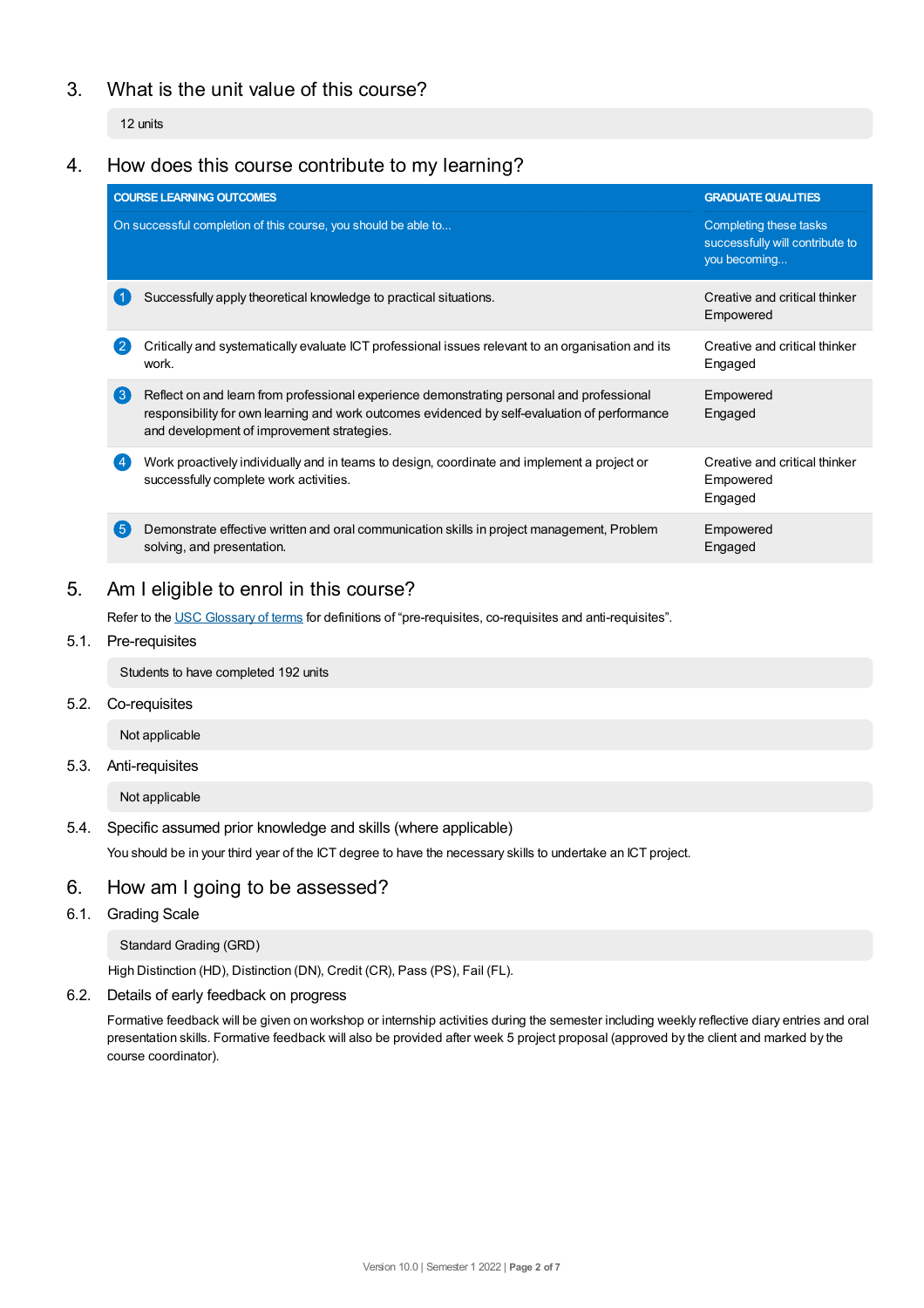## 6.3. Assessment tasks

| <b>DELIVERY</b><br><b>MODE</b> | <b>TASK</b><br>NO. | <b>ASSESSMENT</b><br><b>PRODUCT</b> | <b>INDIVIDUAL</b><br><b>OR GROUP</b> | <b>WEIGHTING</b><br>$\frac{9}{6}$ | <b>WHAT IS THE</b><br><b>DURATION /</b><br>LENGTH?                                                  | <b>WHEN SHOULD I</b><br><b>SUBMIT?</b>          | <b>WHERE SHOULD I</b><br><b>SUBMIT IT?</b>               |
|--------------------------------|--------------------|-------------------------------------|--------------------------------------|-----------------------------------|-----------------------------------------------------------------------------------------------------|-------------------------------------------------|----------------------------------------------------------|
| All                            | 1                  | Journal                             | Individual                           | 30%                               | 100 to 500<br>words each<br>weekly entry                                                            | Throughout teaching<br>period (refer to Format) | Online Assignment<br>Submission with<br>plagiarism check |
| All                            | 2                  | <b>Written Piece</b>                | Group                                | 25%                               | 750 to 1,000<br>words $(+/-)$<br>10%                                                                | Week 5                                          | Online Assignment<br>Submission with<br>plagiarism check |
| All                            | 3                  | Oral and Written<br>Piece           | Individual<br>and Group              | 45%                               | 10 to $15$<br>minutes<br>presentation<br>and $2,000$ to<br>2,500 words<br>$(+or -10%)$<br>words max | Week 13                                         | Online Assignment<br>Submission with<br>plagiarism check |

## **All - Assessment Task 1:** Weekly reflective E-log journal

| <b>GOAL:</b>     | To reflect on your ICT industry / Internship project, comparing theory to practice and measuring your own progress towards<br>listed objectives.                                                                                                                                                                                                                                       |                                                                                                                                                                      |                                     |  |  |
|------------------|----------------------------------------------------------------------------------------------------------------------------------------------------------------------------------------------------------------------------------------------------------------------------------------------------------------------------------------------------------------------------------------|----------------------------------------------------------------------------------------------------------------------------------------------------------------------|-------------------------------------|--|--|
| <b>PRODUCT:</b>  |                                                                                                                                                                                                                                                                                                                                                                                        | Journal                                                                                                                                                              |                                     |  |  |
| <b>FORMAT:</b>   | This is an individual assessment. Each weekly reflective E-log journal entry should indicate the major task/s on which you<br>have worked on during the current week and comment on your view of your progress towards your objectives at the current<br>time. If you are facing a particular challenge or problem it would be pertinent to make that the focus of your journal entry. |                                                                                                                                                                      |                                     |  |  |
| <b>CRITERIA:</b> | No.                                                                                                                                                                                                                                                                                                                                                                                    |                                                                                                                                                                      | <b>Learning Outcome</b><br>assessed |  |  |
|                  | 1                                                                                                                                                                                                                                                                                                                                                                                      | Self-Management: Demonstrate a capacity for responsible and adaptive self-management<br>necessary for building a successful business career.                         | $\left( 3\right)$                   |  |  |
|                  | 2                                                                                                                                                                                                                                                                                                                                                                                      | Specifically, reflective writing relevant to the scope and tasks of the project evidencing an<br>ability to: reflection on and learning from professional experience | $\sqrt{5}$                          |  |  |
|                  | 3                                                                                                                                                                                                                                                                                                                                                                                      | personal and professional responsibility for own learning and work outcomes                                                                                          | 3                                   |  |  |
|                  | 4                                                                                                                                                                                                                                                                                                                                                                                      | critical and systematic evaluation of contemporary ICT issues relevant to an organisation<br>and its work                                                            | 2                                   |  |  |
|                  | 5                                                                                                                                                                                                                                                                                                                                                                                      | application of theoretical knowledge to practical situations                                                                                                         |                                     |  |  |
|                  |                                                                                                                                                                                                                                                                                                                                                                                        |                                                                                                                                                                      |                                     |  |  |

## **All - Assessment Task 2:** Project proposal

| <b>GOAL:</b>    | To develop a proposal on your project that is structured to allow for the successful achievement of both your goals and<br>those of the industry organisation within the available hours of the project.                                                                                                                                                                                                                                                                                                                                                                                                                                                                                                                                                                                                                                                                                                                                                |
|-----------------|---------------------------------------------------------------------------------------------------------------------------------------------------------------------------------------------------------------------------------------------------------------------------------------------------------------------------------------------------------------------------------------------------------------------------------------------------------------------------------------------------------------------------------------------------------------------------------------------------------------------------------------------------------------------------------------------------------------------------------------------------------------------------------------------------------------------------------------------------------------------------------------------------------------------------------------------------------|
| <b>PRODUCT:</b> | <b>Written Piece</b>                                                                                                                                                                                                                                                                                                                                                                                                                                                                                                                                                                                                                                                                                                                                                                                                                                                                                                                                    |
| <b>FORMAT:</b>  | This is a group assessment for those undertaking an ICT Project and an individual assessment for those approved to<br>undertake an Internship with an industry partner. You will work to complete the project that is described in a project<br>proposal. You will receive formative feedback. In consultation with your supervisors, you must develop and submit a written<br>proposal in report format outlining the responsibilities, expectations and evaluation mechanisms associated with your<br>project. This project proposal must contain: a description of the final project deliverable/s, rationale for the project,<br>description of organisational context and organisational need, short review of academic literature relevant to the project if<br>appropriate, the names and contact details of all the group members. Your written project proposal must be discussed,<br>negotiated and refined between you, and your supervisors |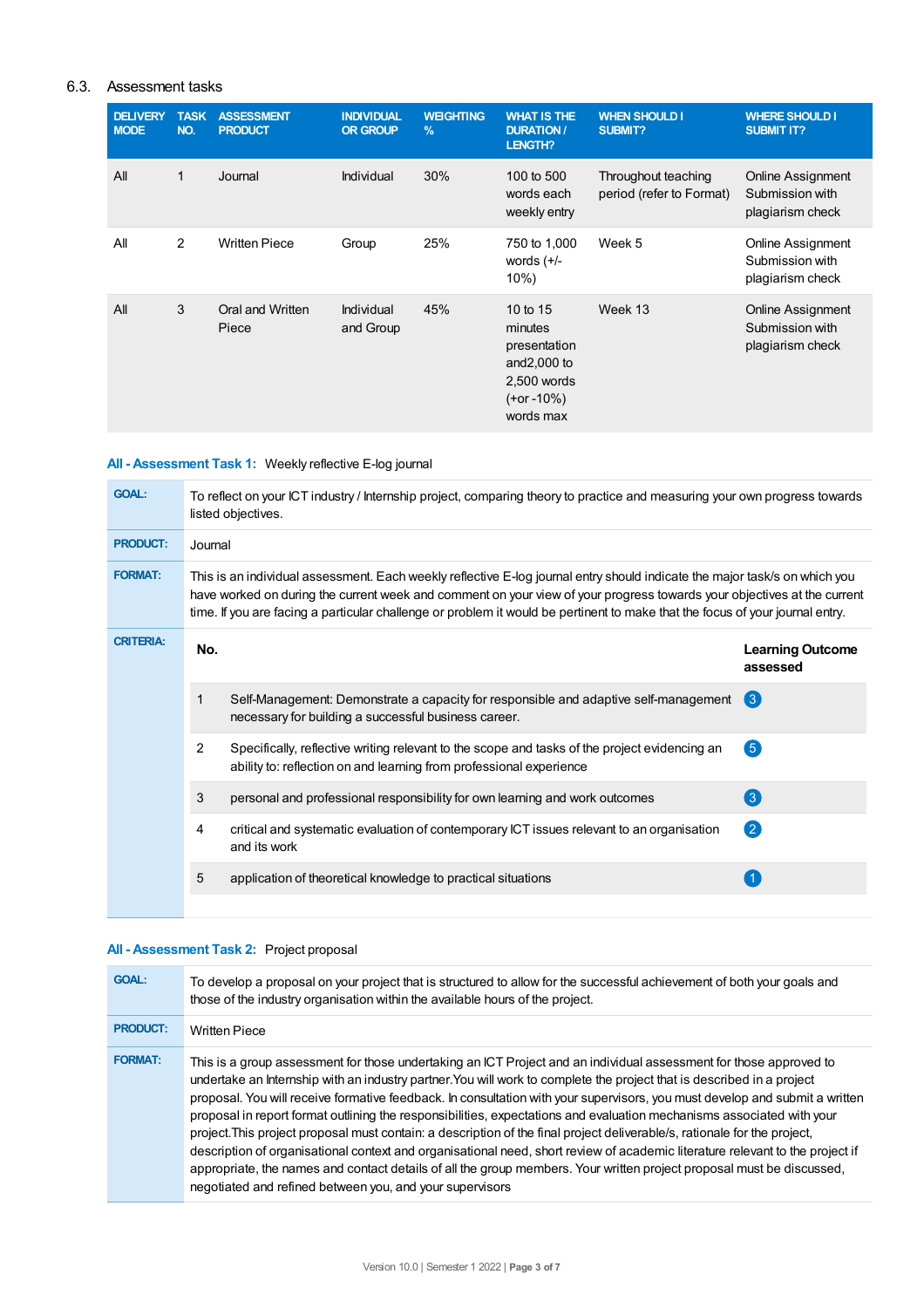| <b>CRITERIA:</b> | No. |                                                                                                                                               | <b>Learning Outcome</b><br>assessed |
|------------------|-----|-----------------------------------------------------------------------------------------------------------------------------------------------|-------------------------------------|
|                  | 1   | Overview/description and rationale of planned project activities                                                                              | .4                                  |
|                  | 2   | Demonstrated ability to design and coordinate a project                                                                                       | $\overline{4}$                      |
|                  | 3   | Discussion of anticipated resources required demonstrating an ability to successfully<br>apply theoretical knowledge to practical situations. | -1                                  |
|                  | 4   | Definition of expected outcomes                                                                                                               |                                     |
|                  | 5   | Development of evaluation strategies                                                                                                          |                                     |
|                  |     |                                                                                                                                               |                                     |

# **All - Assessment Task 3:** Project Presentation and deliverables

| <b>GOAL:</b>     | To present on an actual project experience and product with discussion of outcomes and differences between theory and<br>practice.                                                                                                                                                                                                                                                                                                                                                                                                                                                                                                                                                                                  |                                                                                                                |                                     |  |
|------------------|---------------------------------------------------------------------------------------------------------------------------------------------------------------------------------------------------------------------------------------------------------------------------------------------------------------------------------------------------------------------------------------------------------------------------------------------------------------------------------------------------------------------------------------------------------------------------------------------------------------------------------------------------------------------------------------------------------------------|----------------------------------------------------------------------------------------------------------------|-------------------------------------|--|
| <b>PRODUCT:</b>  | Oral and Written Piece                                                                                                                                                                                                                                                                                                                                                                                                                                                                                                                                                                                                                                                                                              |                                                                                                                |                                     |  |
| <b>FORMAT:</b>   | This is a oral presentation in conjunction with a project report. Your project deliverables, that were outlined in your Project<br>Proposal, form the written portion of the submission assessed for quality, appropriateness and completeness with relation<br>to the discipline of ICT. You should evaluate the outcomes achieved against those planned at the outset of the project and<br>reflect on lessons learnt. Those undertaking the ICT Project, you will also submit all the source code and other project<br>deliverables. For the oral presentation portion of the submission every member must present. The oral communication<br>portion of the assessment will be based on individual performance. |                                                                                                                |                                     |  |
| <b>CRITERIA:</b> | No.                                                                                                                                                                                                                                                                                                                                                                                                                                                                                                                                                                                                                                                                                                                 |                                                                                                                | <b>Learning Outcome</b><br>assessed |  |
|                  | $\mathbf 1$                                                                                                                                                                                                                                                                                                                                                                                                                                                                                                                                                                                                                                                                                                         | For individually assessed presentation:<br>Engaging and responding to an audience                              | 6                                   |  |
|                  | 2                                                                                                                                                                                                                                                                                                                                                                                                                                                                                                                                                                                                                                                                                                                   | Well-structured presentation with clear easy to follow arguments that flow logically.                          | 6                                   |  |
|                  | 3                                                                                                                                                                                                                                                                                                                                                                                                                                                                                                                                                                                                                                                                                                                   | Contains sufficient content to address the topic of the task.                                                  | 6                                   |  |
|                  | 4                                                                                                                                                                                                                                                                                                                                                                                                                                                                                                                                                                                                                                                                                                                   | Use appropriate visual aids and verbal and non-verbal communication                                            | 6                                   |  |
|                  | 5                                                                                                                                                                                                                                                                                                                                                                                                                                                                                                                                                                                                                                                                                                                   | Presentation demonstrates adequate time management skills                                                      | $\overline{\mathbf{A}}$             |  |
|                  | 6                                                                                                                                                                                                                                                                                                                                                                                                                                                                                                                                                                                                                                                                                                                   | For group project deliverables:<br>Demonstrated ability to coordinate, implement and document an ICT project   | $\left( 4\right)$                   |  |
|                  | $\overline{7}$                                                                                                                                                                                                                                                                                                                                                                                                                                                                                                                                                                                                                                                                                                      | Application of theoretical knowledge and problem-solving skills                                                | $\left( 1\right)$                   |  |
|                  | 8                                                                                                                                                                                                                                                                                                                                                                                                                                                                                                                                                                                                                                                                                                                   | Application of appropriate software/tools and ability to manage/version source code and<br>other project files | 0                                   |  |
|                  | 9                                                                                                                                                                                                                                                                                                                                                                                                                                                                                                                                                                                                                                                                                                                   | Written communication skills and critical evaluation of outcomes                                               | $\left(5\right)$                    |  |
|                  |                                                                                                                                                                                                                                                                                                                                                                                                                                                                                                                                                                                                                                                                                                                     |                                                                                                                |                                     |  |

# 7. Directed study hours

A 12-unit course will have total of 150 learning hours which will include directed study hours (including online if required), self-directed learning and completion of assessable tasks. Directed study hours may vary by location. Student workload is calculated at 12.5 learning hours per one unit.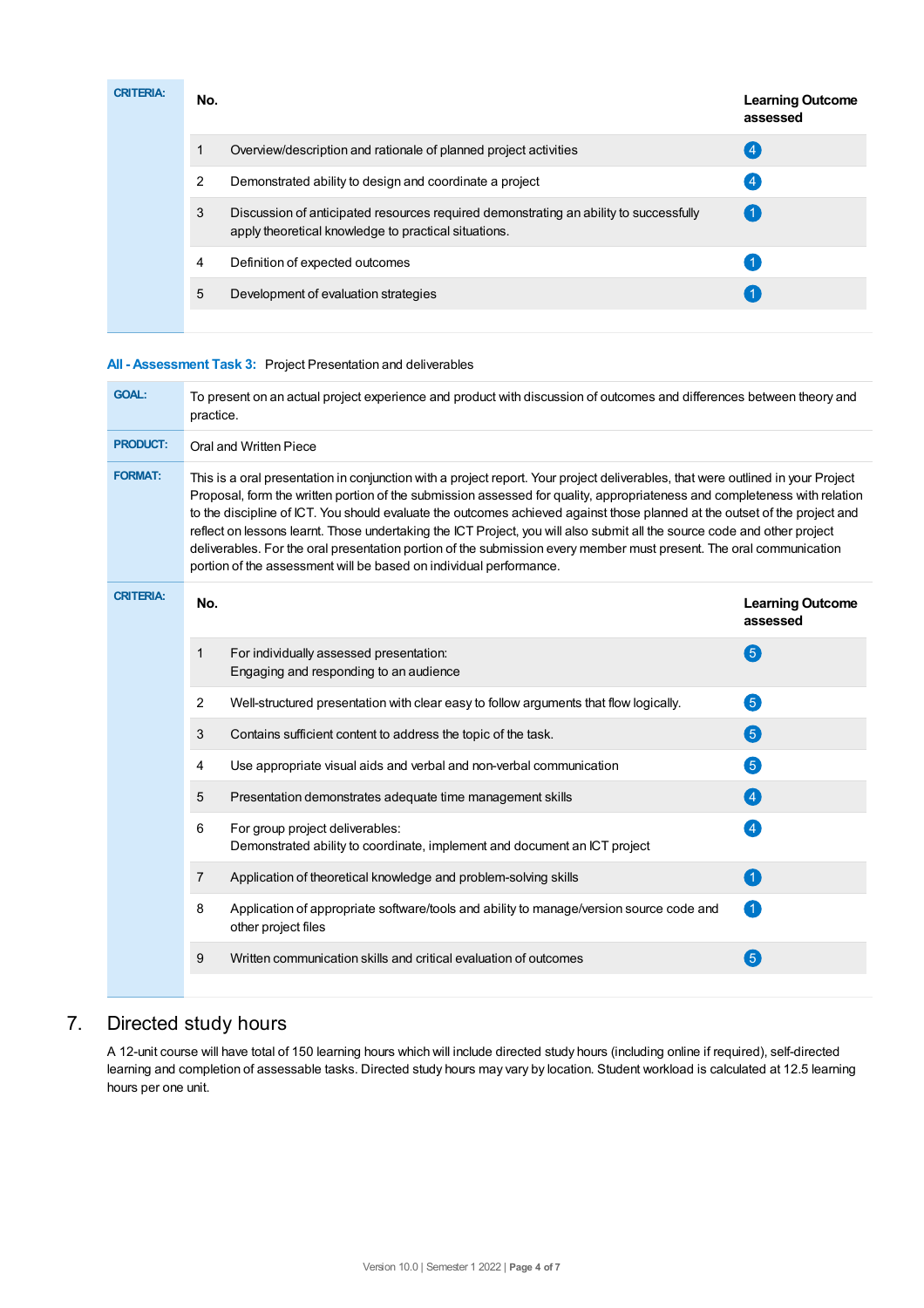## 7.1. Schedule

| <b>PERIOD AND TOPIC</b>                                                                                                                                | <b>ACTIVITIES</b>                                                                                           |
|--------------------------------------------------------------------------------------------------------------------------------------------------------|-------------------------------------------------------------------------------------------------------------|
| Week 1: Introduction and Group formation                                                                                                               | Group Formation                                                                                             |
| Weeks 2-3: Group project report, stand-up meeting for project<br>progress. Plus group meetings and project work.                                       | Consultation with Course Coordinator, and Industry Sponsor as<br>required.                                  |
| Week 4: Group meetings and project work.                                                                                                               | No Workshop                                                                                                 |
| Week 5: Submission of proposal for marking by Academic<br>Supervisor, return for enhancements if required, signed off by<br>students, and Supervisors. | No Workshop                                                                                                 |
| Week 6: Feedback on objectives and learning. Progress report<br>from supervisors to the student.                                                       | Discussion of proposal feasibility Consultation with Course<br>Coordinator and your supervisors as required |
| Weeks 7-11: Group project report, stand-up meeting for project<br>progress. Plus group meetings and project work.                                      | Consultation with Course Coordinator, and Industry Sponsor as<br>required.                                  |
| Week 12: Group meetings and project work.                                                                                                              | No Workshop                                                                                                 |
| Week 13: Submission of final component of reflective journal (Task<br>1) and Final Report (Task 3) to Academic Supervisor.                             | <b>Final Presentations</b>                                                                                  |

# 8. What resources do I need to undertake this course?

Please note: Course information, including specific information of recommended readings, learning activities, resources, weekly readings, etc. are available on the course Canvas site– Please log in as soon as possible.

## 8.1. Prescribed text(s) or course reader

There are no required/recommended resources for this course.

#### 8.2. Specific requirements

Not applicable

## 9. How are risks managed in this course?

Health and safety risks for this course have been assessed as low. It is your responsibility to review course material, search online, discuss with lecturers and peers and understand the health and safety risks associated with your specific course of study and to familiarise yourself with the University's general health and safety principles by reviewing the online [induction](https://online.usc.edu.au/webapps/blackboard/content/listContentEditable.jsp?content_id=_632657_1&course_id=_14432_1) training for students, and following the instructions of the University staff.

# 10. What administrative information is relevant to this course?

## 10.1. Assessment: Academic Integrity

Academic integrity is the ethical standard of university participation. It ensures that students graduate as a result of proving they are competent in their discipline. This is integral in maintaining the value of academic qualifications. Each industry has expectations and standards of the skills and knowledge within that discipline and these are reflected in assessment.

Academic integrity means that you do not engage in any activity that is considered to be academic fraud; including plagiarism, collusion or outsourcing any part of any assessment item to any other person. You are expected to be honest and ethical by completing all work yourself and indicating in your work which ideas and information were developed by you and which were taken from others. You cannot provide your assessment work to others. You are also expected to provide evidence of wide and critical reading, usually by using appropriate academic references.

In order to minimise incidents of academic fraud, this course may require that some of its assessment tasks, when submitted to Canvas, are electronically checked through Turnitin. This software allows for text comparisons to be made between your submitted assessment item and all other work to which Turnitin has access.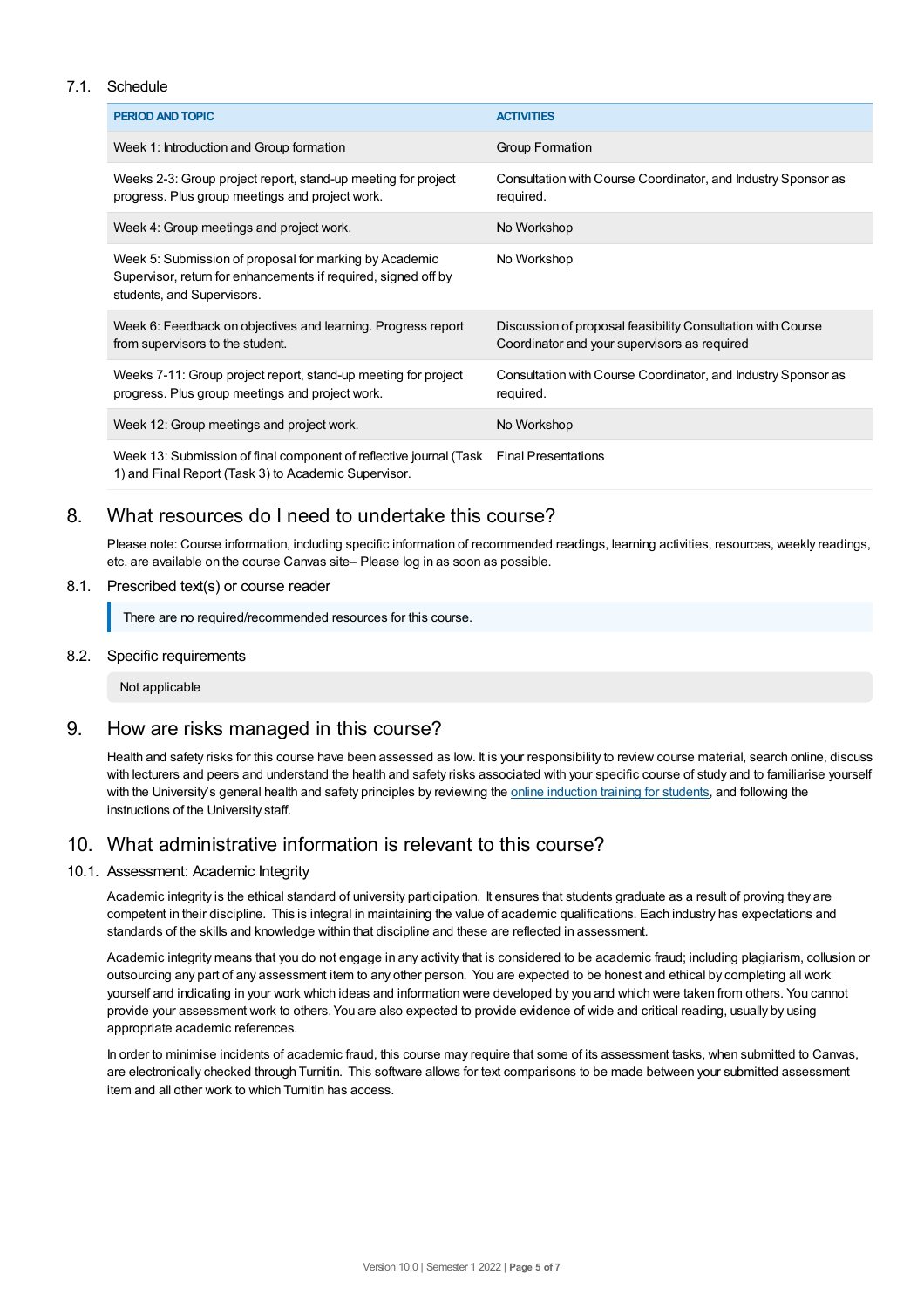#### 10.2. Assessment: Additional Requirements

Eligibility for Supplementary Assessment

Your eligibility for supplementary assessment in a course is dependent of the following conditions applying:

The final mark is in the percentage range 47% to 49.4% The course is graded using the Standard Grading scale You have not failed an assessment task in the course due to academic misconduct

#### 10.3. Assessment: Submission penalties

Late submission of assessment tasks may be penalised at the following maximum rate:

- 5% (of the assessment task's identified value) per day for the first two days from the date identified as the due date for the assessment task.

- 10% (of the assessment task's identified value) for the third day - 20% (of the assessment task's identified value) for the fourth day and subsequent days up to and including seven days from the date identified as the due date for the assessment task.

- A result of zero is awarded for an assessment task submitted after seven days from the date identified as the due date for the assessment task. Weekdays and weekends are included in the calculation of days late. To request an extension you must contact your course coordinator to negotiate an outcome.

#### 10.4. SafeUSC

USC is committed to a culture of respect and providing a safe and supportive environment for all members of our community. For immediate assistance on campus contact SafeUSC by phone: 07 [5430](tel:07%205430%201168) 1168 or using the [SafeZone](https://www.safezoneapp.com) app. For general enquires contact the SafeUSC team by phone 07 [5456](tel:07%205456%203864) 3864 or email [safe@usc.edu.au](mailto:safe@usc.edu.au).

The SafeUSC Specialist Service is a Student Wellbeing service that provides free and confidential support to students who may have experienced or observed behaviour that could cause fear, offence or trauma. To contact the service call 07 [5430](tel:07%205430%201226) 1226 or email [studentwellbeing@usc.edu.au](mailto:studentwellbeing@usc.edu.au).

#### 10.5. Study help

For help with course-specific advice, for example what information to include in your assessment, you should first contact your tutor, then your course coordinator, if needed.

If you require additional assistance, the Learning Advisers are trained professionals who are ready to help you develop a wide range of academic skills. Visit the Learning [Advisers](https://www.usc.edu.au/current-students/student-support/academic-and-study-support/learning-advisers) web page for more information, or contact Student Central for further assistance: +61 7 5430 2890 or [studentcentral@usc.edu.au](mailto:studentcentral@usc.edu.au).

## 10.6. Wellbeing Services

Student Wellbeing provide free and confidential counselling on a wide range of personal, academic, social and psychological matters, to foster positive mental health and wellbeing for your academic success.

To book a confidential appointment go to [Student](https://studenthub.usc.edu.au/) Hub, email [studentwellbeing@usc.edu.au](mailto:studentwellbeing@usc.edu.au) or call 07 5430 1226.

#### 10.7. AccessAbility Services

Ability Advisers ensure equal access to all aspects of university life. If your studies are affected by a disability, learning disorder mental health issue, injury or illness, or you are a primary carer for someone with a disability or who is considered frail and aged, [AccessAbility](https://www.usc.edu.au/learn/student-support/accessability-services/documentation-requirements) Services can provide access to appropriate reasonable adjustments and practical advice about the support and facilities available to you throughout the University.

To book a confidential appointment go to [Student](https://studenthub.usc.edu.au/) Hub, email [AccessAbility@usc.edu.au](mailto:AccessAbility@usc.edu.au) or call 07 5430 2890.

#### 10.8. Links to relevant University policy and procedures

For more information on Academic Learning & Teaching categories including:

- Assessment: Courses and Coursework Programs
- Review of Assessment and Final Grades
- Supplementary Assessment
- Administration of Central Examinations
- Deferred Examinations
- Student Academic Misconduct
- Students with a Disability

Visit the USC website: <https://www.usc.edu.au/explore/policies-and-procedures#academic-learning-and-teaching>

10.9. Student Charter

USC is committed to excellence in teaching, research and engagement in an environment that is inclusive, inspiring, safe and respectful. The [Student](https://www.usc.edu.au/current-students/student-charter) Charter sets out what students can expect from the University, and what in turn is expected of students, to achieve these outcomes.